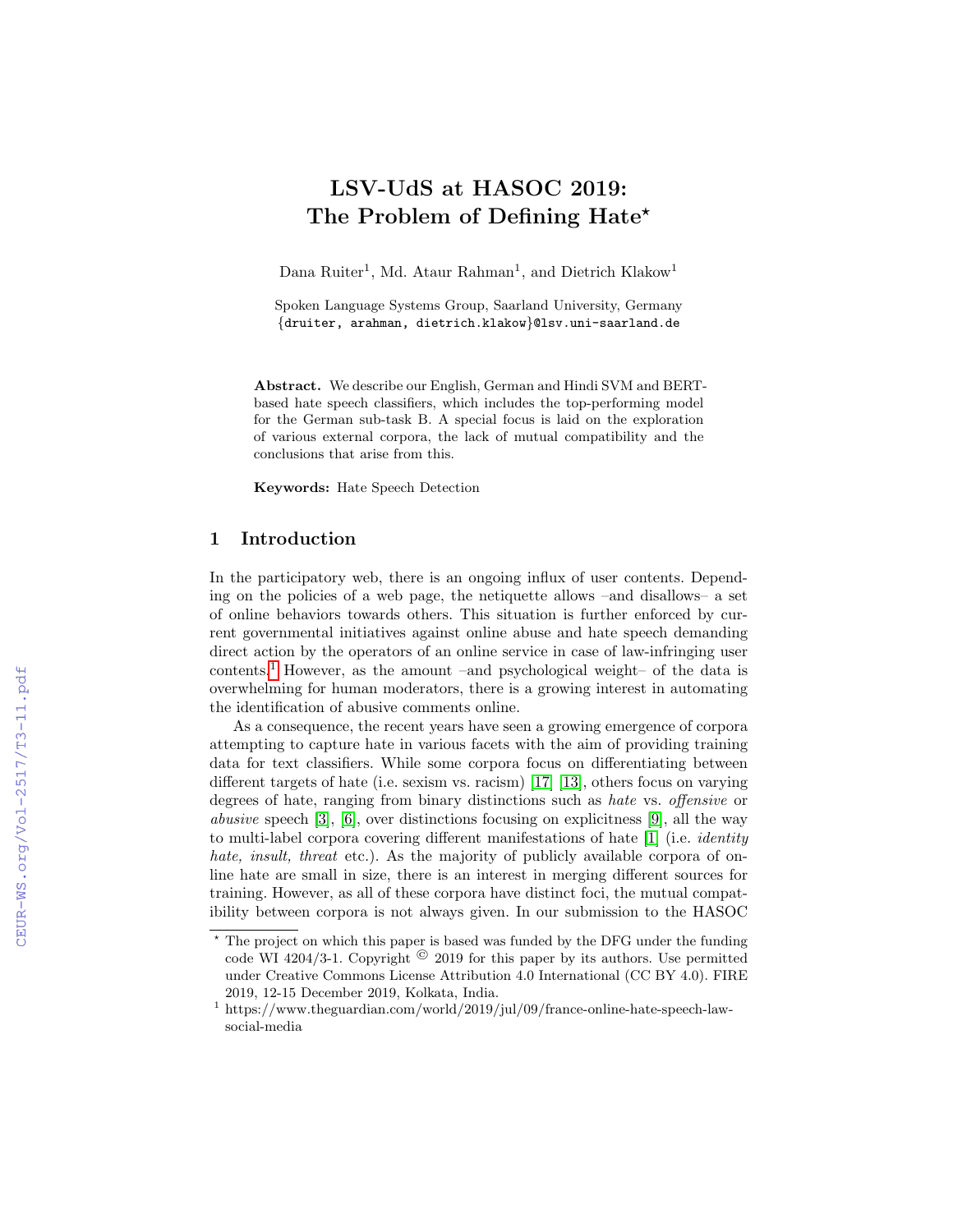2019 shared task [\[12\]](#page-7-0), we focus on exploring different combinations of prominent hate speech corpora for both statistical models (SVM) and neural approaches (sequence-to-label) applied to sub-tasks A and B. Notably, our simple neural approach yielded us top results for the highly low-resourced German sub-task B.

In the following sections, we will give a brief introduction to related work in hate speech classification [\(2\)](#page-1-0), followed by a description of the data [\(3\)](#page-1-1) and the models  $(4, 5)$  $(4, 5)$ . At the end, we present our results  $(6)$  as well as future work  $(7)$ .

# <span id="page-1-0"></span>2 Related Work

In the last years, a variety of standard text classification procedures have been applied to the task of hate speech detection. These range from statistical methods such as naive-bayes [\[15\]](#page-7-1), logistic regression [\[17\]](#page-7-2) [\[19\]](#page-7-3) [\[3\]](#page-6-1) and support vector machines (SVM) [\[15\]](#page-7-1) [\[14\]](#page-7-4), to neural approaches such as sequence-to-label [\[8\]](#page-7-5) or hybrid convolutional neural networks [\[14\]](#page-7-4).

Due to the comparatively large amount of neography in user comments, subword features such as character n-grams [\[17\]](#page-7-2) or comment embeddings [\[5\]](#page-7-6) greatly improve classification results. Our neural approach goes in this direction, as its input is subword units, which allows it to have a high vocabulary coverage despite the noisy orthography of many comments.

While most features used for training hate speech classifiers focus on textual data, there is a recent interest in features that go beyond this by including user information via embedded user graphs [\[11\]](#page-7-7) [\[10\]](#page-7-8). Further, approaches that goes beyond treating hate online as a classification task are still rare. In Salminen et al. (2018) [\[16\]](#page-7-9), hateful parts are removed from comments with the intention of keeping the semantics of the original content intact. Instead of deleting hate from comments, Chung et al. (2019) [\[2\]](#page-6-2) suggest a system that automatically provides counter arguments to hateful comments.

#### <span id="page-1-1"></span>3 Data

While the pre-processing for the BERT-based models is performed using the pre-defined tokenization pipelines of each pre-trained model, the data provided to the SVM underwent various external pre-processing steps including tokenization, the removal of stopwords (excluding negations), lowercasing, stemming and lemmatization.

We explore various external hate-speech corpora and their effect on the classification performance. However, as most corpora focus on different facets of hate, a one-to-one correspondence between labels is not always given. In such cases a mapping between similar labels was performed, which are described in table [1](#page-2-0) along with the class distributions for task A and B for each corpus.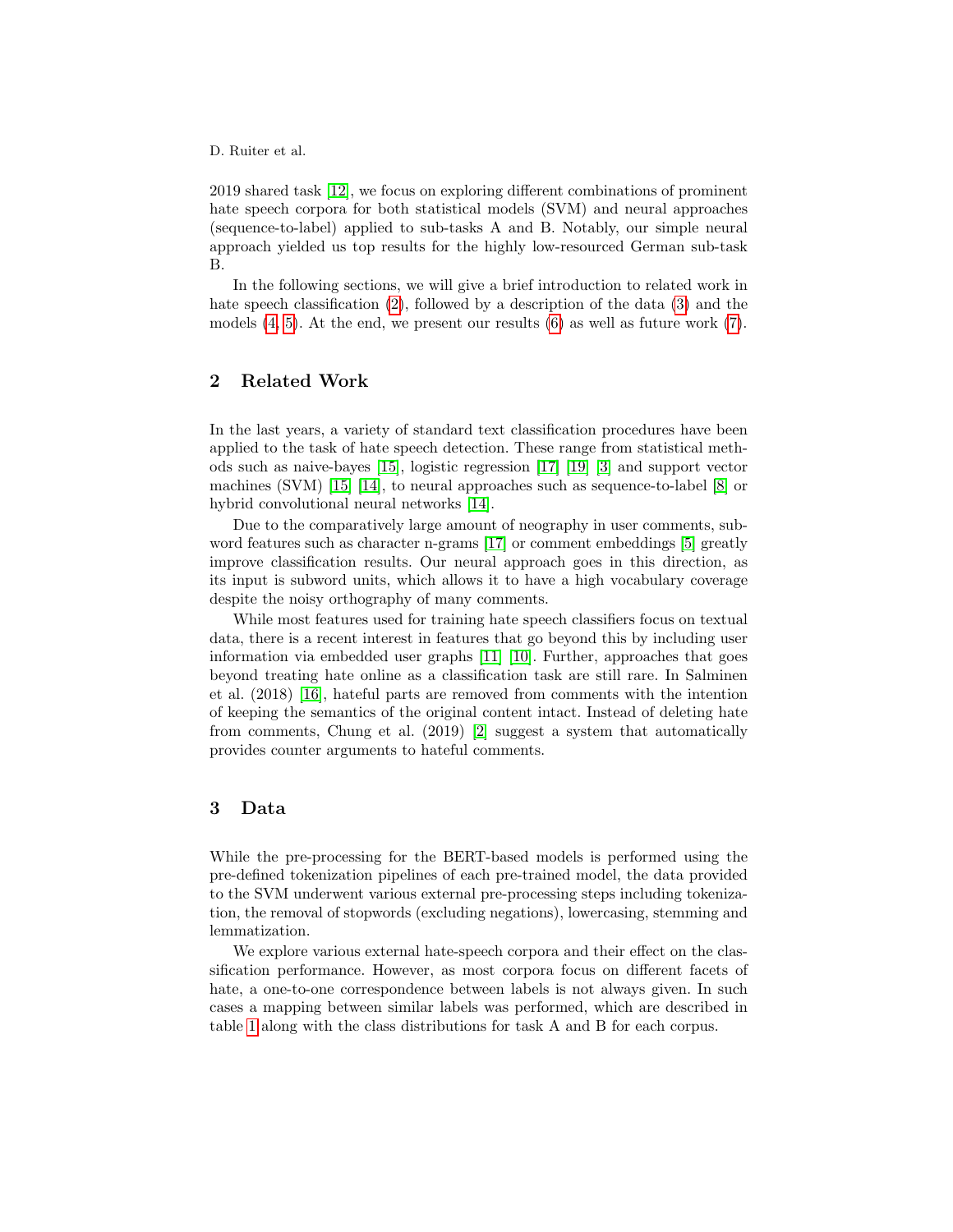Corpora Lang. Source Task A Task B Mappings (A) Mappings (B) Kaggle en Wikipedia 143.3/16.2 0.3/14.5/1.4  $\forall c = 0 \rightarrow \text{NOT}$  obsc  $\rightarrow \text{PREN}$  $\exists c = 1 \rightarrow \!\! \texttt{HOF} \qquad \texttt{id}.\texttt{hate} \rightarrow \!\! \texttt{HATE}$  $rest \rightarrow$ OFFN Davidson en Twitter  $2.5/12.3$  0/11.5/0.8 none →NOT offn →OFFN hate, off  $\rightarrow$  HOF hate  $\rightarrow$  HATE Founta en Twitter  $53.9/32.1$   $0/27.2/5.0$  none  $\rightarrow$ NOT offn  $\rightarrow$ OFFN hate, off  $\rightarrow$  HOF hate  $\rightarrow$  HATE TRAC en Facebook  $7.4/9.8$  none  $\rightarrow$ NOT  $aggr \rightarrow H0F$ TRAC hi Facebook  $3.4/13.8$  none  $\rightarrow$ NOT aggr HOF GermEval de Twitter  $3.3/1.7 \quad 0.1/0.6/1.0$  none  $\rightarrow$ NOT prfn  $\rightarrow$ PRFN  $hat \rightarrow HOF$  ins  $\rightarrow$ OFFN hate →HATE

LSV-UdS at HASOC 2019: The Problem of Defining Hate

<span id="page-2-0"></span>Table 1. Language and source of the comments collected for each of the additional data sets explored. The distribution of labels for task 1 (NOT/HOF) and task 2 (PRFN/OFFN/HATE) are reported in thousands. The mappings between original labels {obscene (obs), identity hate (id.hate), none, offense (offn), hate, other, overtly/covertly agressive ( $\text{aggr}$ ), profane ( $\text{prfn}$ ), insult ( $\text{ins}$ ) to HASOC compatible labels is given.

For **English**, we use four different external corpora. The  $Kaggle$  (KA) [\[1\]](#page-6-3)  $corpus<sup>2</sup>$  $corpus<sup>2</sup>$  $corpus<sup>2</sup>$  is a large corpus of Wikipedia comments and includes several haterelated non-exclusive labels ranging from toxic, severe toxic and obscene to threat, insult and identity hate.

The Davidson  $(DA)$  [\[3\]](#page-6-1) corpus<sup>[3](#page-2-2)</sup> and the Founta (FO) [\[6\]](#page-7-10) corpus<sup>[4](#page-2-3)</sup> are both twitter corpora focusing on hate as well as offensive speech.

Lastly, we used the  $\mathit{TRAC}$  (TR)  $[9]$  corpus $^5,$  $^5,$  $^5,$  focusing on overtly and covertly aggressive Facebook comments. Note that we also used the Hindi version of this dataset.

For German, we explored the GermEval  $2018$  (GE) [\[18\]](#page-7-12) corpus<sup>[6](#page-2-5)</sup> as additional data.

Most of the corpora have unbalanced classes. For task 1, the NOT class is often over-represented, which in its extremes leads to a ratio of 1:8835 hate to non-hate labels in the case of KA. However, for DA and TR, this unbalance is reversed, where more samples are marked as hateful than not. This unbalance is also present in task 2, where PRFN is heavily under-represented, followed by HATE for most corpora except GE. This unbalance, which can also be observed in the

<span id="page-2-1"></span> $^2$  [https://www.kaggle.com/c/jigsaw-toxic-comment-classification-challenge/](https://www.kaggle.com/c/jigsaw-toxic-comment-classification-challenge/data) [data](https://www.kaggle.com/c/jigsaw-toxic-comment-classification-challenge/data)

<span id="page-2-2"></span> $^3$  <https://github.com/t-davidson/hate-speech-and-offensive-language>

<span id="page-2-3"></span><sup>4</sup> <https://github.com/ENCASEH2020/hatespeech-twitter>

<span id="page-2-4"></span> $^5$ <https://sites.google.com/view/trac1/shared-task>

<span id="page-2-5"></span> $^6$  <https://github.com/uds-lsv/GermEval-2018-Data>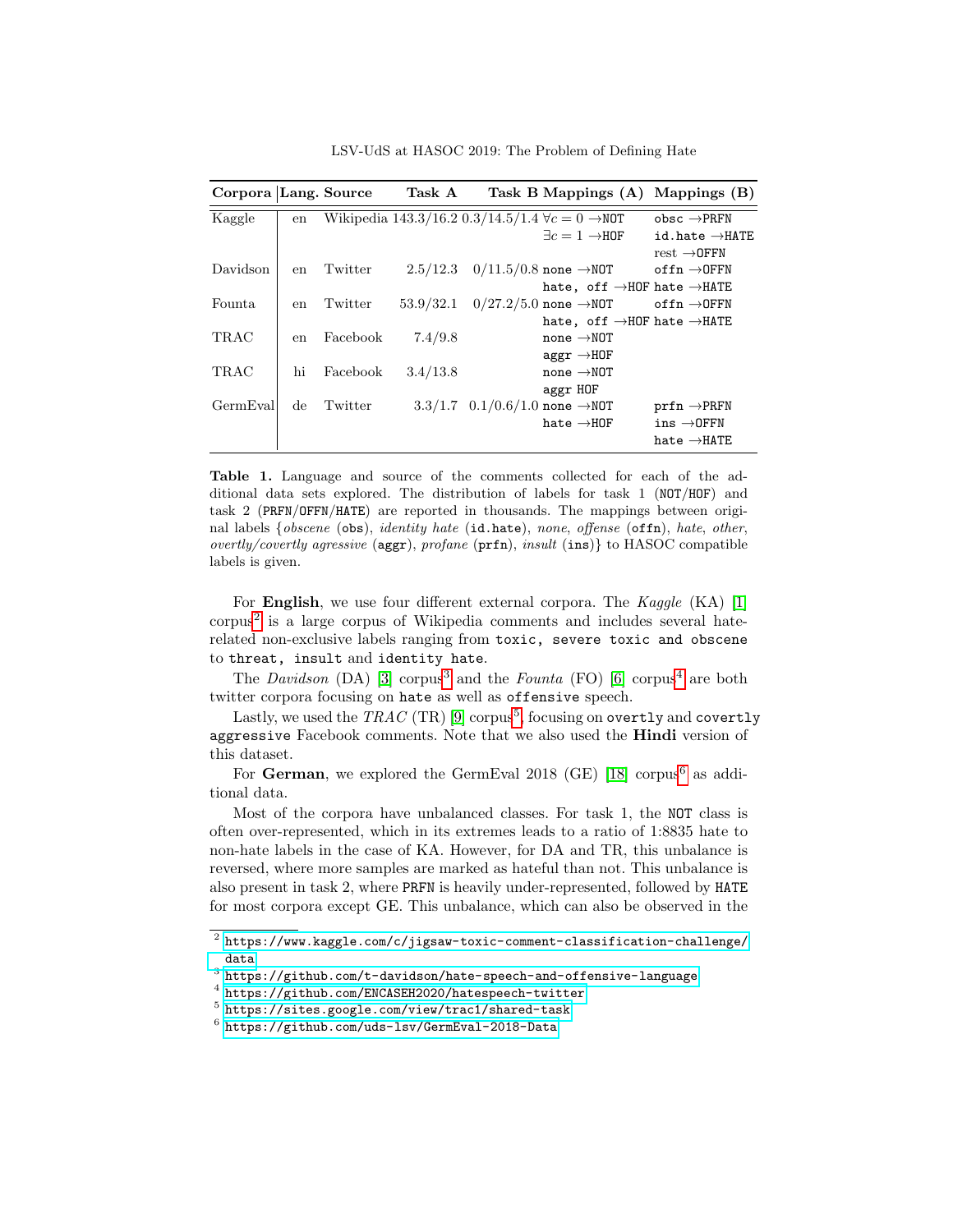official HS training data, leads to special difficulties when training a classifier on these datasets.

## <span id="page-3-0"></span>4 BERT Classifier

We use pre-trained BERT [\[4\]](#page-6-4) models to encode a tweet into a single vector. For this, we use monolingual cased BERT-base for English  $(BERT_{en})^7$  $(BERT_{en})^7$  and German  $(BERT_{de})^8$  $(BERT_{de})^8$  as well as multilingual cased BERT  $(BERT_{multi})^9$  $(BERT_{multi})^9$ . The classifier is a linear layer of depth 1, mapping the encoded tweets to labels.

To deal with the unbalanced nature of the training data, we perform randomized weighted re-sampling of the data at each epoch. The weights given to a class is calculated such that underrepresented classes are given a larger weight and vice versa.

## <span id="page-3-1"></span>5 SVM Classifier

We have used a linear SVM classifier for task 1. Here, we explored different features including tf-idf, word and character n-grams as well as byte pair encoding (BPE) [\[7\]](#page-7-13).

Table [2](#page-3-6) depicts the best combination of features for each selection, used for the SVM submissions in sub-task A:

| Lang.             | <b>Feature Combination</b>                                                                                                            |  |
|-------------------|---------------------------------------------------------------------------------------------------------------------------------------|--|
| English<br>German | tf-idf + BPE + word n-grams $(1, 3)$ + stopword<br>$\text{tf-idf} + \text{BPE} + \text{word } n\text{-grams}(1, 3) + \text{stopword}$ |  |
| Hindi             | $tf-idf + BPE + word n-grams(1, 3)$                                                                                                   |  |

<span id="page-3-6"></span>Table 2. Best feature combination used for the SVM models for different languages.

## <span id="page-3-2"></span>6 Results

We train both BERT-based and SVM classifiers on different combinations of corpora, while 10-fold cross validation is performed on the official HASOC training data only. The results are reported in table [3.](#page-4-0)

When high-quality **monolingual** pre-trained models are available, these often yielded better results than their multilingual counterparts, i.e. +0.02 for  $\text{HS}_{en}$  and  $\text{HS}_{de}$  in task A, with the biggest gain in Macro F1 being +0.14 in

<span id="page-3-3"></span> $^7$  [https://storage.googleapis.com/bert\\_models/2018\\_10\\_18/cased\\_L-12\\_H-768\\_](https://storage.googleapis.com/bert_models/2018_10_18/cased_L-12_H-768_A-12.zip) [A-12.zip](https://storage.googleapis.com/bert_models/2018_10_18/cased_L-12_H-768_A-12.zip)

<span id="page-3-4"></span> $^8$  <https://deepset.ai/german-bert>

<span id="page-3-5"></span> $^9$  [https://storage.googleapis.com/bert\\_models/2018\\_11\\_23/multi\\_cased\\_L-12\\_](https://storage.googleapis.com/bert_models/2018_11_23/multi_cased_L-12_H-768_A-12.zip) [H-768\\_A-12.zip](https://storage.googleapis.com/bert_models/2018_11_23/multi_cased_L-12_H-768_A-12.zip)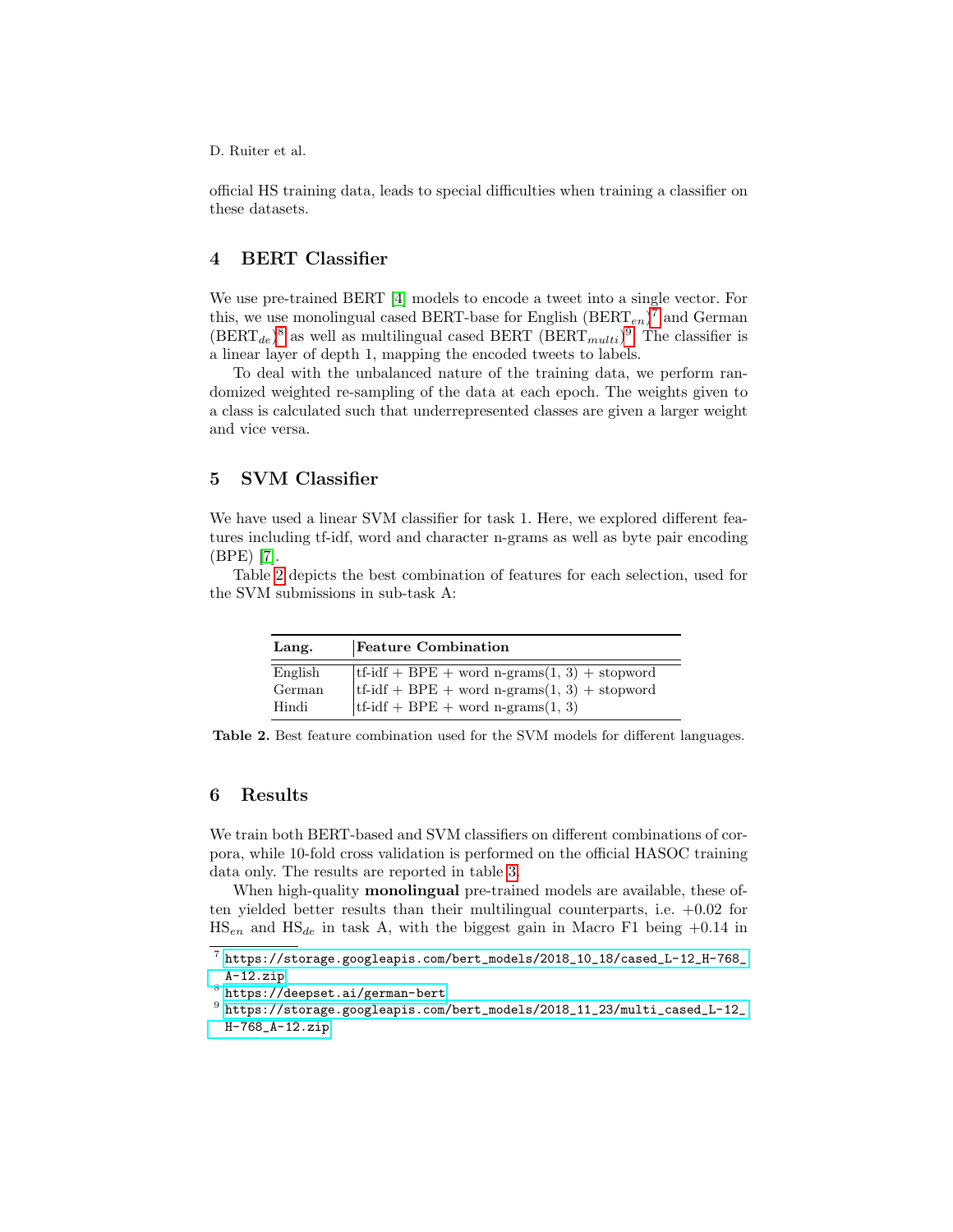Task A Task B Lang. Model Data F1 Macro Micro F1 Macro Micro en BERT<sub>en</sub> HS<sub>en</sub>  $| 0.74/0.54 | 0.64 | 0.66 | 0.71/0.31/0.75 | 0.59 | 0.65$  $+$  KA  $\hspace{1.6cm}$  0.76/0.56 0.66 0.68 0.69/0.36/0.73 0.59 0.65  $+$  DA  $\qquad$  0.73/0.54 0.64 0.66 0.68/0.36/0.73 0.59 0.64  $+$  FO  $\qquad$  0.75/0.55 0.65 0.67 0.68/0.34/0.74 0.59 0.64  $+$  TR<sub>en</sub>  $\qquad$  0.73/0.56 0.65 0.66 BERTmulti HSen 0.72/0.53 0.62 0.65 0.72/0.37/0.75 0.61 0.66 HSen+de+hi 0.73/0.54 0.63 0.65 0.71/0.36/0.74 0.60 0.66 SVM  $HS_{en} + TR_{en}$  0.65/0.48 0.56 0.65  $\overline{\text{de} \text{BERT}_{de}}$  HS<sub>de</sub> | 0.95/0.27 0.61 0.87 **0.40/0.69/0.38 0.49 0.54**  $+$  GE  $|0.94/0.40 \t0.67 \t0.88|0.39/0.61/0.47 \t0.49 \t0.52$ BERTmulti HSde 0.94/0.23 0.59 0.87 0.12/0.65/0.27 0.35 0.46 HSen+de+hi 0.94/0.30 0.62 0.87 0.38/0.61/0.38 0.46 0.50 SVM  $\text{HS}_{de} + \text{GE}$  0.94/0.34 0.64 0.88 hi BERT $_{multi}$  HS<sub>hi</sub> **0.79/0.81 0.80 0.80** 0.76/0.50/0.39 0.55 0.61  $\text{HS}_{en+de+hi}$  | 0.79/0.81 0.80 0.80 | 0.82/0.49/0.47 0.59 0.65 SVM  $\text{HS}_{hi} + \text{TR}_{hi} | 0.72/0.81 \quad 0.77 \quad 0.80$ 

LSV-UdS at HASOC 2019: The Problem of Defining Hate

<span id="page-4-0"></span>Table 3. Scores as calculated using 10-fold cross validation: F1 for task 1 (NOT/HOF) and task 2 (PRFN/OFFN/HATE) labels as well as micro and macro F1 scores for several corpus combinations and models. Top scores are in bold.

the case of the monolingual  $HS_{de}$  as opposed to its multilingual counterpart in task B. This comes to show that high quality monolingual models –if language model training data is available in abundance– can lead to great improvements over multilingual baselines. In fact, the usage of a high-quality monolingual pretrained model applied to the severely low-resourced task B, yielded top results for German. Nevertheless, for  $\text{HS}_{en}$ , we observe a slightly better performance of the multilingual model in task B. One reason for this may be due to the nature of the training data, as the  $\text{HS}_{en}$  contains India-related content as well as some Hinglish and code-switched sentences. This, together with the general enforced data sparsity in task 2, might have lead to the slight gain in macro F1 for the multilingual model.

For task A, adding external data either lead to slightly improved or unchanged results. For English, adding KA yielded an improvement of  $+0.02$ , which given the large size of the KA corpus is a modest increase. For German we observe a large increase in macro F1  $(+0.06)$  when adding GE. This is most likely due to the larger amount of HOF-labeled data in the otherwise very similarly defined GE corpus. In general, the simplicity of the binary decision task still allows for external data to be of use –or at least not destructive– for the described task. However, when moving to the more complex task of identifying different shades of hate, external data quickly becomes reduced to additional noise during training, leading to either decayed or unchanged results for all external data in task B. This is especially interesting for GE, which has a very similar three-class corpus design (profane, insult and abuse). This comes to show that, as defini-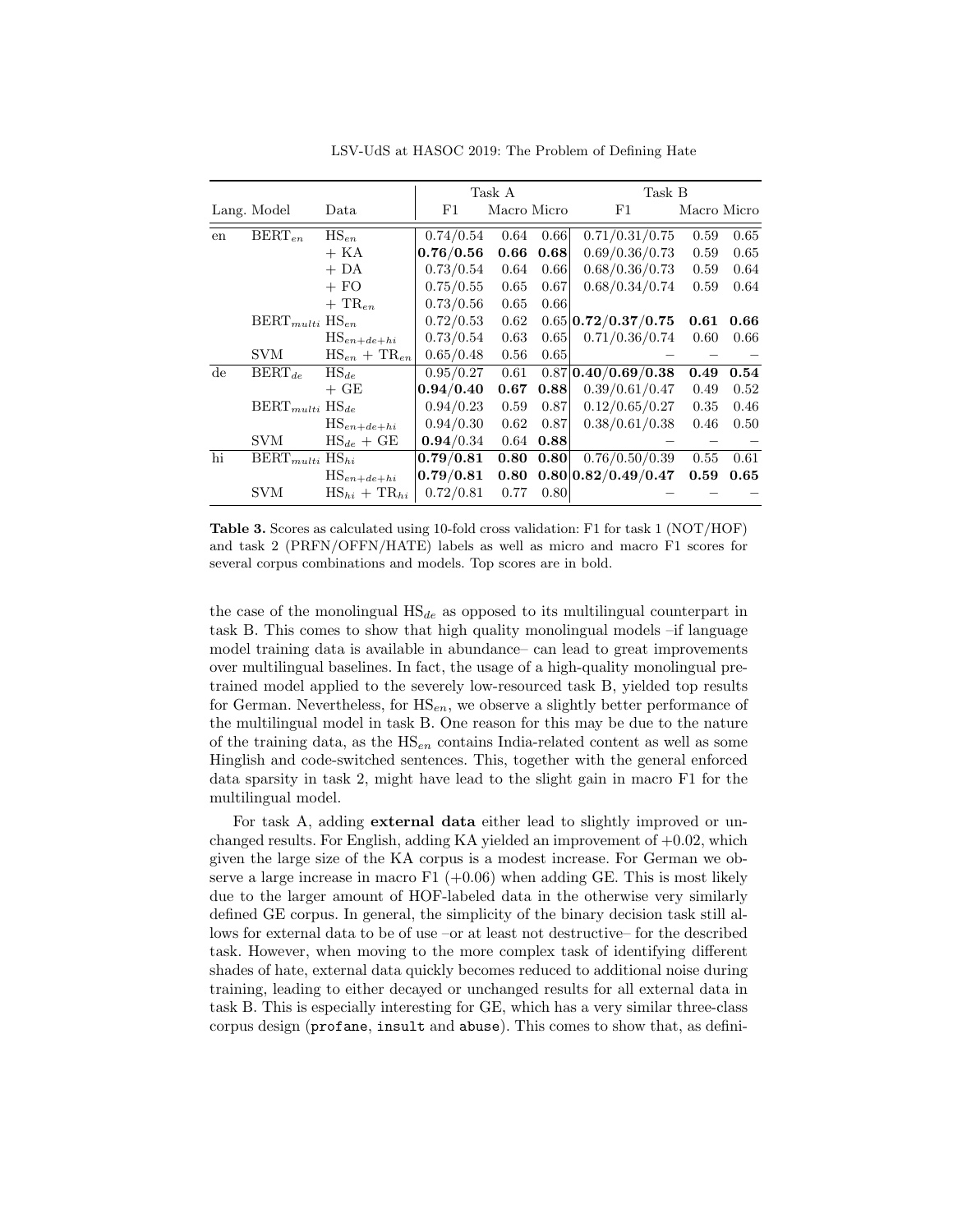| Task Language Run Model<br>F1 |                        |                                     |                                                                                                                                                        |                                                                   | Macro Micro          |                      |
|-------------------------------|------------------------|-------------------------------------|--------------------------------------------------------------------------------------------------------------------------------------------------------|-------------------------------------------------------------------|----------------------|----------------------|
| A                             | en                     | 1<br>$\overline{2}$<br>3            | $BERT_{en}$ on $HS_{en}$ + KA<br>SVM on $HS_{en} + TR_{en}$<br>Ensemble                                                                                | 0.63/0.52<br>0.68/0.54<br>0.78/0.59                               | 0.58<br>0.61<br>0.69 | 0.60<br>0.64<br>0.73 |
|                               | $\mathrm{d}\mathrm{e}$ | 1<br>$\overline{2}$<br>3            | $\text{BERT}_{de}$ on $\text{HS}_{de}$ + GE<br>SVM on $HS_{de} + GE$<br>Ensemble                                                                       | 0.89/0.32<br>0.89/0.19<br>0.87/0.32                               | 0.61<br>0.54<br>0.59 | 0.80<br>0.78<br>0.78 |
|                               | hi                     | 1<br>$\overline{2}$<br>3            | $\text{BERT}_{multi}$ on $\text{HS}_{en+de+hi}$<br>SVM on $\text{HS}_{hi} + \text{TR}_{hi}$<br>Ensemble                                                | 0.67/0.75<br>0.78/0.79<br>0.80/0.80                               | 0.71<br>0.78<br>0.80 | 0.71<br>0.78<br>0.80 |
| B                             | en                     | $\mathbf{1}$<br>$\overline{2}$<br>3 | $BERT_{multi}$ on $HS_{en}$ (pipe)<br>$BERT_{multi}$ on $HS_{en}$ (4-class)<br>Ensemble                                                                | 0.63/0.62/0.23/0.27<br>0.68/0.65/0.25/0.29<br>0.58/0.62/0.21/0.27 | 0.44<br>0.47<br>0.42 | 0.57<br>0.61<br>0.53 |
|                               | $\mathrm{d}\mathrm{e}$ | $\mathbf{1}$<br>$\overline{2}$<br>3 | $BERT_{de}$ on $HS_{de}$ (pipe)<br>$BERT_{de}$ on $HS_{de}$ (4-class)<br>Ensemble                                                                      | 0.89/0.17/0.18/0.15<br>0.89/0.00/0.06/0.08<br>0.66/0.04/0.36/0.15 | 0.35<br>0.26<br>0.28 | 0.77<br>0.75<br>0.58 |
|                               | hi                     | $\mathbf{1}$<br>$\overline{2}$<br>3 | $\text{BERT}_{multi}$ on $\text{HS}_{en+de+hi}$ (pipe)<br>BERT <sub>multi</sub> on $\text{HS}_{en+de+hi}$ (4-class) $ 0.78/0.80/0.43/0.27$<br>Ensemble | 0.67/0.79/0.40/0.29<br>0.78/0.79/0.40/0.35                        | 0.54<br>0.57<br>0.58 | 0.60<br>0.66<br>0.66 |

<span id="page-5-0"></span>Table 4. Scores on the official HASOC test sets: F1 for task 1 (NOT/HOF) and task 2 (PRFN/OFFN/HATE) labels as well as micro and macro F1 scores of submitted runs. Top scoring runs are in bold.

tions of hate and its sub-classes differ, and final annotations depend not only on the definitions provided but also on subjective choices of the annotators, different hate speech corpora become incompatible, thus enforcing the data sparsity in this field.

For all models in task A, the SVM models are outperformed by their BERT counterparts by margins between  $+0.03$  (English and Hindi) and  $+0.09$  (German).

#### 6.1 Submitted Models

For task A, both BERT and SVM models as well as an ensemble of both are submitted. For each language, run 1 is the ensemble of all 10 folds of the topscoring BERT model. As the recall of the NOT class is generally low, it was boosted by labeling a test sample as NOT whenever any of the folds suggested this label. For run 2, an SVM version trained on the whole dataset was submitted. Lastly, run 3 is the ensemble of all ten BERT folds and the SVM, using the same voting scheme as for run 1.

For task B, only BERT models were taken into consideration. As the test data provided still contained non-hateful comments, run 1 uses the BERT ensemble from task A (run 1) to pre-select hateful comments, which are then further classified by an ensemble of the 10 folds of the top scoring BERT model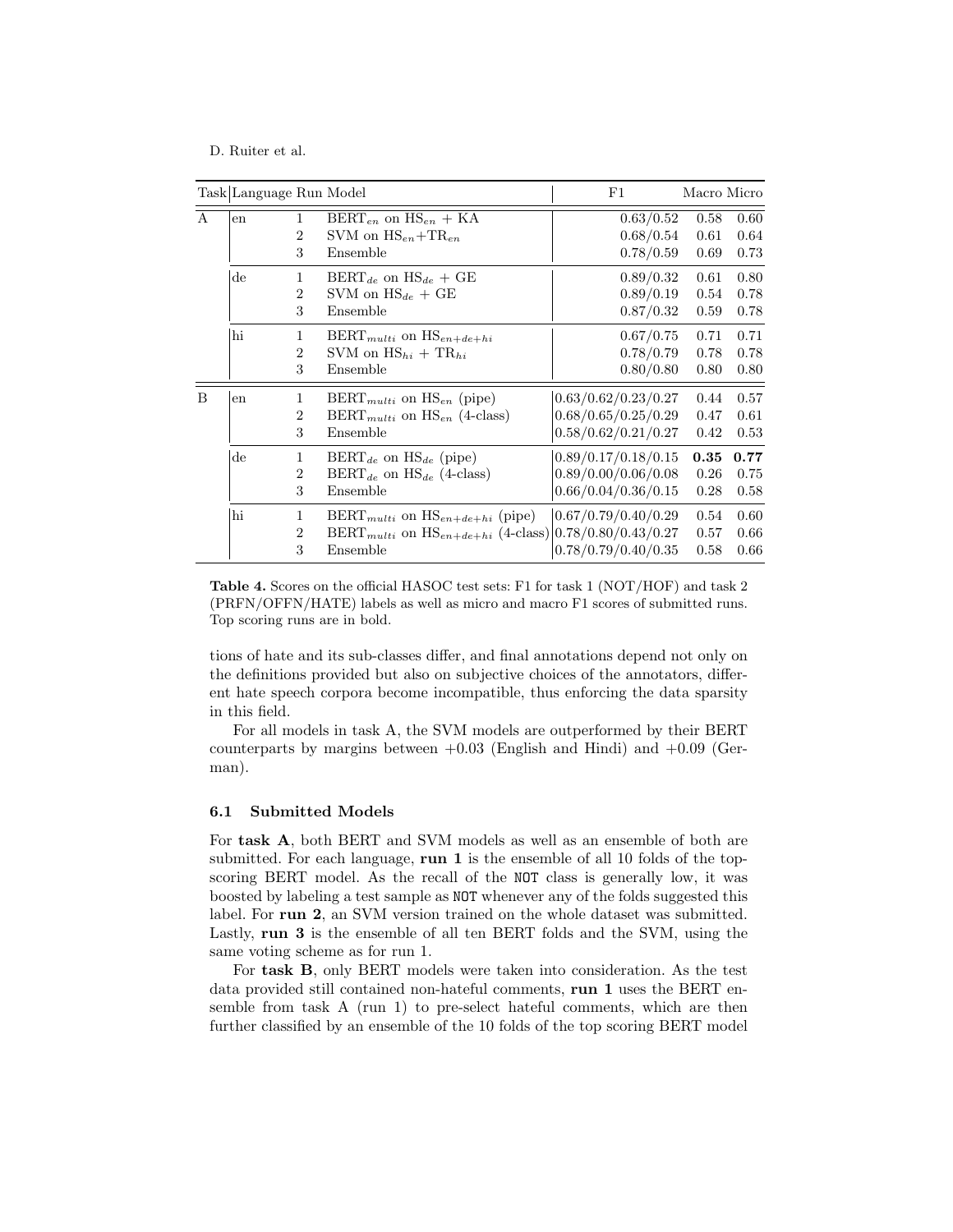in task 2. Here, a majority vote approach was taken, such that the label with the most votes is accepted. For run 2, alternative models trained on HS data only but also covering the NONE label have been trained and were ensembled using the majority vote approach. Finally, run 3 is the ensemble of both run 1 and 2. The results of each run are reported in table [4.](#page-5-0)

# <span id="page-6-0"></span>7 Conclusion

We have trained both SVM and BERT-based classifiers on several combinations of external corpora. Primarily, we observed that finer-grained detection of different types of hate does not benefit from external corpora due to the incompatibility between different definitions of hate –and its subtypes– as well as the subjectivity of the matter, reducing external resources to added noise during training. This further enforces the data sparsity in the field of hate speech detection also for higher-resourced languages with several corpora available. We therefore want to underline two directions for future research in abusive language detection and similar fields: a) A special focus on low-resource text classification for improved results despite the lack of large amounts of mutually compatible labeled data and b) creating corpora of hate speech which go beyond ambiguously defined sub-categories of hate. For the latter, we plan to create a corpus which focuses on identifying different objective features within a comment –i.e. the targets of a sentiment (positive or negative), pragmatic cues such as the existence of an accusation, swear words or capitalization etc., — which in their sum will help to identify hateful content based on different subsets of such features.

# References

- <span id="page-6-3"></span>1. van Aken, B., Risch, J., Krestel, R., Löser, A.: Challenges for toxic comment classification: An in-depth error analysis. In: Proceedings of the 2nd Workshop on Abusive Language Online, EMNLP 2018, Brussels, Belgium, October 31, 2018. pp. 33–42 (2018)
- <span id="page-6-2"></span>2. Chung, Y.L., Kuzmenko, E., Tekiroglu, S.S., Guerini, M.: CONAN - COunter NArratives through Nichesourcing: a multilingual dataset of responses to fight online hate speech. In: Proceedings of the 57th Annual Meeting of the Association for Computational Linguistics. pp. 2819–2829. Association for Computational Linguistics, Florence, Italy (Jul 2019)
- <span id="page-6-1"></span>3. Davidson, T., Warmsley, D., Macy, M., Weber, I.: Automated hate speech detection and the problem of offensive language. In: Eleventh International AAAI Conference on Web and Social Media (May 2017)
- <span id="page-6-4"></span>4. Devlin, J., Chang, M.W., Lee, K., Toutanova, K.: BERT: Pre-training of deep bidirectional transformers for language understanding. In: Proceedings of the 2019 Conference of the North American Chapter of the Association for Computational Linguistics: Human Language Technologies, Volume 1 (Long and Short Papers). pp. 4171–4186. Association for Computational Linguistics, Minneapolis, Minnesota (2019)